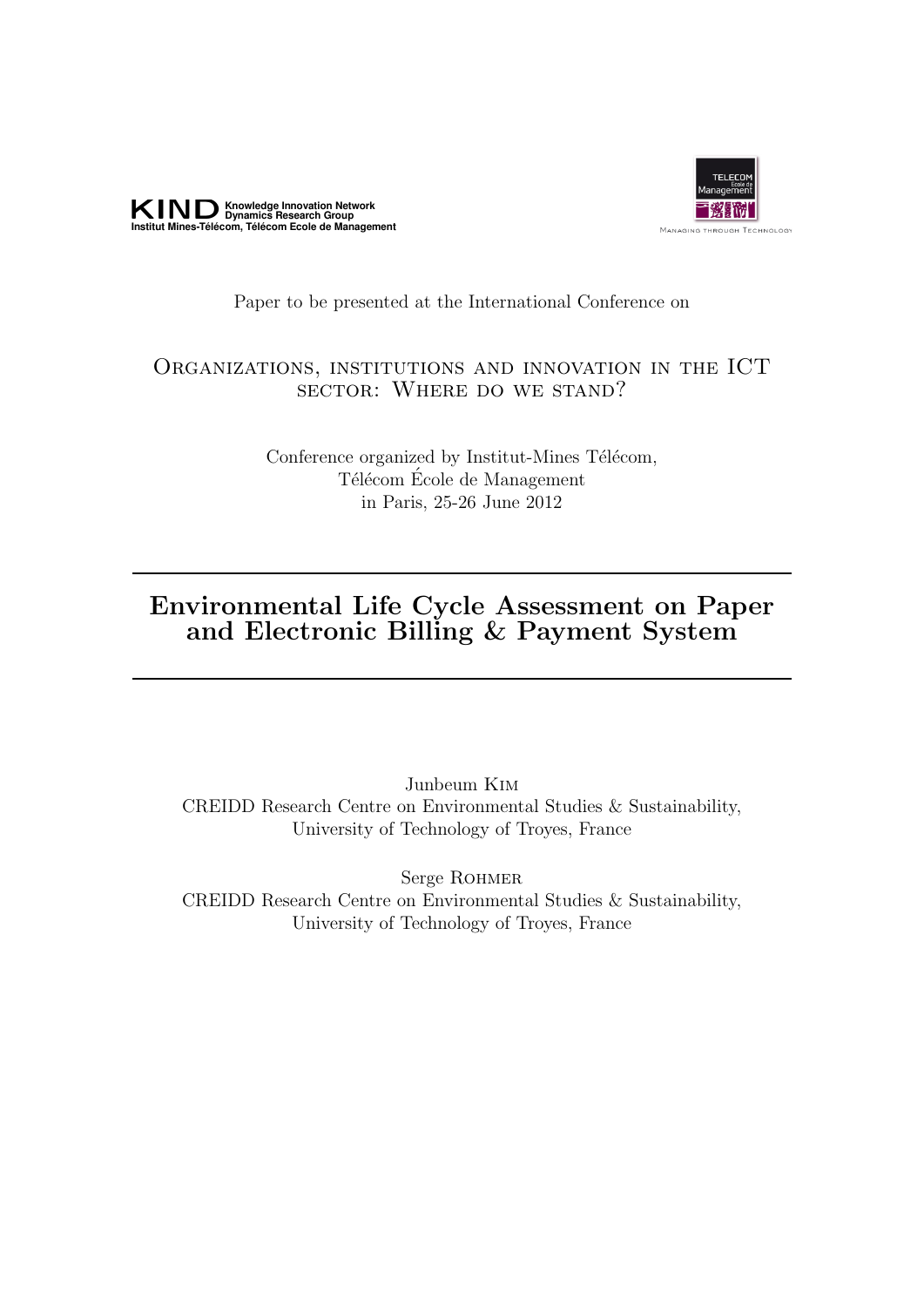# **Environmental Life Cycle Assessment on Paper and Electronic Billing & Payment System**

**Junbeum Kim\* and Serge Rohmer** 

**CREIDD Research Centre on Environmental Studies & Sustainability, University of Technology of Troyes, France** 

**To whom correspondence should be addressed: E-mail: junbeum.kim@utt.fr,** 

**Phone: +33-3-2571-8006; Fax: +33-3-2571-7698;** 

#### **1. INTRODUCTION**

Recent worldwide resource depletion, energy shortage, and global warming caused by energy consumption have been become important issues for national policy and sustainability. In response, many studies are evaluating nation's resource productivity and energy consumption and efficiency. Over the past decade, information and communication technology (ICT) has played a powerful role in reducing resource use and greenhouse gas emissions. Also ICT has further enabled major technological and institutional innovations, such as e-commerce, which has facilitated commerce activity. As the role of ICT increases, previous studies show that it has potential to reduce natural resource use, material intensity, and energy use in systems [1-6]. The SMART 2020 report from the Climate Group and GeSI illustrates that "In the U.S., with feasible policy measures, ICT can enable positive environmental change with  $13{\text -}22\%$  abatement in  $CO_2$  emissions and gross savings of \$140-240 billion from reduced energy use."[7] In spite of many comparison studies, the information and data related to material use and energy consumption in billing and payment systems are yet unclear and not well quantified in the U.S. In this study, by using life cycle assessment (LCA) method, we had a comparison study of paper billing and payment (PBP) with electronic billing and payment (EBP). Our results show how ICT can effect to energy use and environmental impacts, and how business can apply our findings to operate with reduced environment impacts.

#### **2. BILLING AND PAYMENT SYSTEM IN THE U.S.**

Currently numerous billing payment methods exist in the U.S., including mail, automatic deduction, internet, and telephone. In the billing and payment system, current customers use two systems; electronic billing and payment system (EBP) and paper billing and payment (PBP) mainly. Figure 1 shows the EBP and PBP system. The EBP system is "the electronic delivery and presentation of financial statements, bills, invoices, and related information sent by a company to its customers" [8]. It is typically focused on business-to-consumer billing and payment. On the other hand, the PBP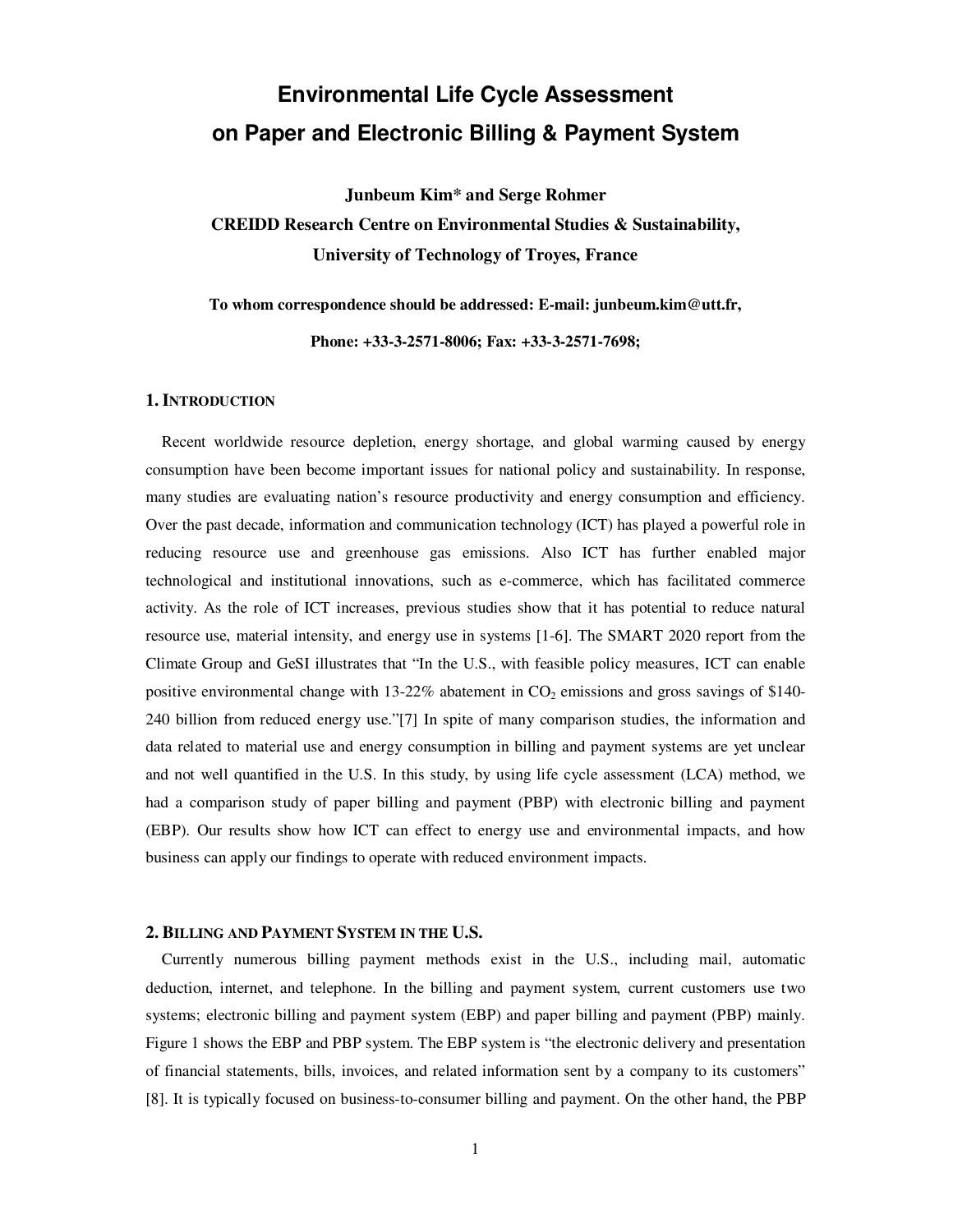is the conventional way customers receive and pay their printed paper format bills via regular mail with their monthly transaction statement.



Figure 1. PBP and EBP system in the U.S.

Table 1 shows the average number of bills paid per month and household in the U.S. The portion of the EBP is getting increased from14% in 2006 to 24% in 2009. Meanwhile, the portion of the regular PBP is getting decreased. If this trend continues, the gap between the PBP and EBP will be getting increased.

|                      | 2006     |              | 2007     |              | 2008     |              | 2009     |              |
|----------------------|----------|--------------|----------|--------------|----------|--------------|----------|--------------|
| Options\Year         | Average  |              | Average  |              | Average  |              | Average  |              |
|                      | Number   | Share of     | Number   | Share of     | Number   | Share of     | Number   | Share of     |
|                      | of Bills | <b>Bills</b> | of Bills | <b>Bills</b> | of Bills | <b>Bills</b> | of Bills | <b>Bills</b> |
|                      | Paid per | Paid         | Paid per | Paid         | Paid per | Paid         | Paid per | Paid         |
|                      | Month    |              | Month    |              | Month    |              | Month    |              |
| Mail (Paper billing) | 7.4      | 63%          | 7.5      | 61%          | 56%      | 61\%         | 6.3      | 54%          |
| Automatic deduction  | 1.3      | $11\%$       | 1.4      | 11%          | 11%      | 11%          | 1.4      | 12%          |
| Internet (E-billing) | 1.6      | 14%          | 1.9      | 16%          | 21%      | $16\%$       | 2.8      | 24%          |
| In-person            | 0.8      | 7%           | 0.7      | $6\%$        | $6\%$    | $6\%$        | 0.6      | 5%           |
| Credit card          | 0.4      | $3\%$        | 0.4      | $3\%$        | $3\%$    | $3\%$        | 0.3      | $3\%$        |
| Telephone            | 0.3      | $3\%$        | 0.3      | $2\%$        | $2\%$    | $2\%$        | 0.3      | $2\%$        |
| Total                | 11.8     | $100\%$      | 12.2     | $100\%$      | 100%     | $100\%$      | 11.7     | 100.0%       |

Table 1. Average number of bills paid per month (household)

Source: HDS Recruiment Sample, FY 2006 through 2009, 2009 Household Diary Study, USPS [9].

#### **3. LIFE CYCLE ASSESSMENT OF THE PBP AND EBP SYSTEM**

Our analysis is based on life-cycle approaches for material, energy consumption and environmental impact evaluations of the PBP and EBP system. LCA is "a concept and methodology to evaluate the environmental effects of a product or activity holistically, by analyzing the whole life cycle of a particular product, process, or activity" [10]. As shown in Figure 2, LCA studies analyze the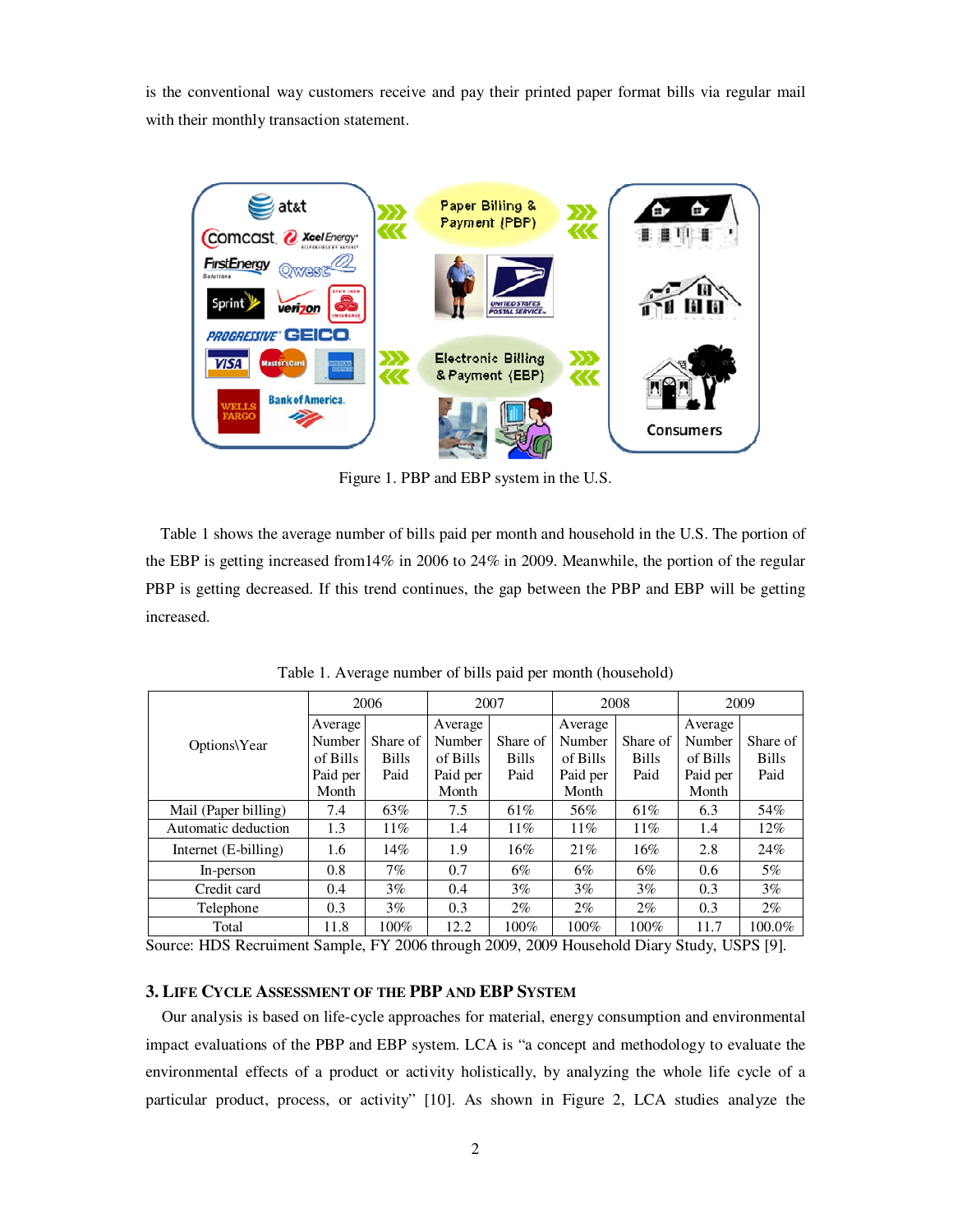environmental aspects and potential impacts throughout a product and system's life cycle (e.g., cradleto-grave) from raw material acquisition through production, use and disposal [11].



Figure 2. LCA covers the entire supply chain (OTA, 1992 [10])

Using life cycle approaches, environmental impact shifting from one stage of a product life-cycle to another can be better analyzed. Through the use of life cycle approaches in the PBP system, we considered all inputs and outputs from production and operation servers (data center), bill distribution, and computer payments. In the PBP system, production of paper and envelops, production and print of bills, bill distribution (ingoing and outgoing from consumers), payment, and waste were considered. Finally, comparison results between PBP and EBP system in terms of material consumption, greenhouse gas emissions and other environmental impacts are compared in two systems.

#### **3.1 GOAL AND SCOPE**

The main goal of this study is to develop a comprehensive life cycle inventory database and to quantify of the potential environmental impacts in life cycle of EBP and PBP system

1) Functional unit

The functional unit is "a measure of the performance of the functional outputs of the product system" [11]. The main purpose of the functional unit is to provide a reference to which the inputs and outputs can be related [11, 12]. The functional unit of this study is defined as "one EBP and PBP billing and payment in the U.S.

#### 2) System boundary

A system boundary is a collection of unit processes by flows intermediate products which perform one or more defined function [11]. Figure 3 shows a schematic diagram of life cycle of two systems.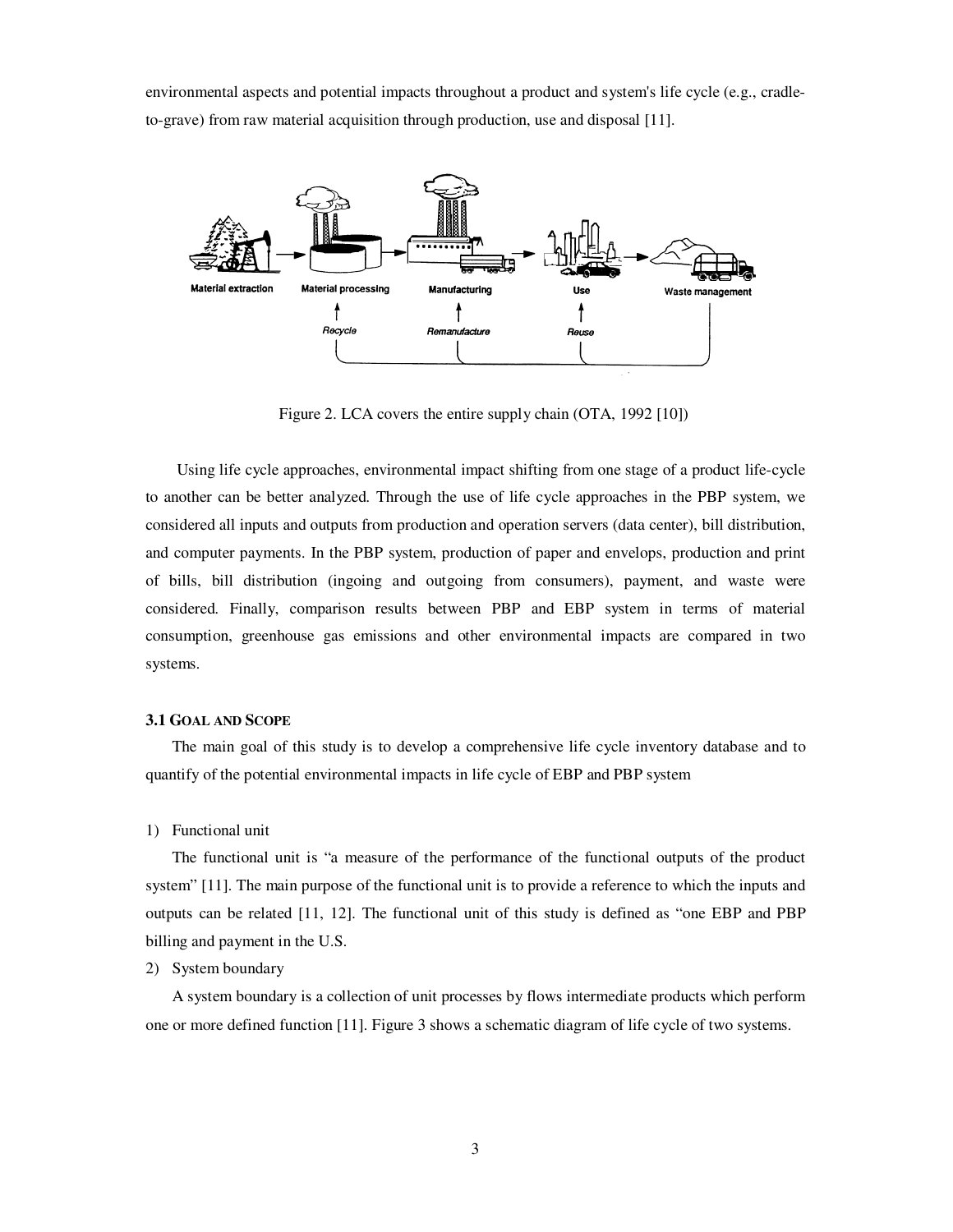

Figure 3. The system boundary of this study

#### **3.2 LIFE CYCLE INVENTORY (LCI)**

A life cycle inventory (LCI) is "a process of quantifying energy and raw material requirement, atmospheric emissions, waterborne emission, solid wastes, and other releases for the entire life cycle of a product, process, or activity" [13]. In the LCI analysis, the material and energy flows are listed. This step includes data collection and calculation process to quantify related inputs and outputs in PBP and EBP system.

- 1) Data and assumptions
	- : Paper and envelop data, printing data (Ecoinvent database [14])
	- a bill paper 4.5g per sheet, a envelope paper weights about 4.3g (own measurement)
	- : USPS Energy Data (USPS sustainability report [15])
	- Energy use (per mail piece) in facilities: 609 GJ/million piece
	- Transportation energy data: ~ 0.0036 gallon diesel/piece
	- : Energy data for server and computer (Ecoinvent database [14])
	- Electricity and Gas: 28.8 Wh/bill and 130 J/bill (Data from Telstra [16])
	- Computer use: 5.25 Wh (3 mins, A typical desktop computer 80W and LCD monitors 25 W)  $(105W/60 \text{ min x } 3 \text{ min} = 5.25,$  Oxford University Computing Service [17])
	- : Infrastructure (building and house), server and computer production parts were not considered.
	- : 2 letter size sheets  $(8.5 \text{ in } x 11 \text{ in } (215.9 \text{ mm} x 279.4 \text{ mm}))$ , Paper basis weight: 4.5g,  $(72 \text{g/m}^2)$
	- : Envelope size: #10 Envelopes (4 1/8 in x 9 1/2 in) x 2 (one is for return) [18]
	- : 20% printing of online bills, no returns (Personal communication information)
	- : No waste treatment (Personally identifiable information issue)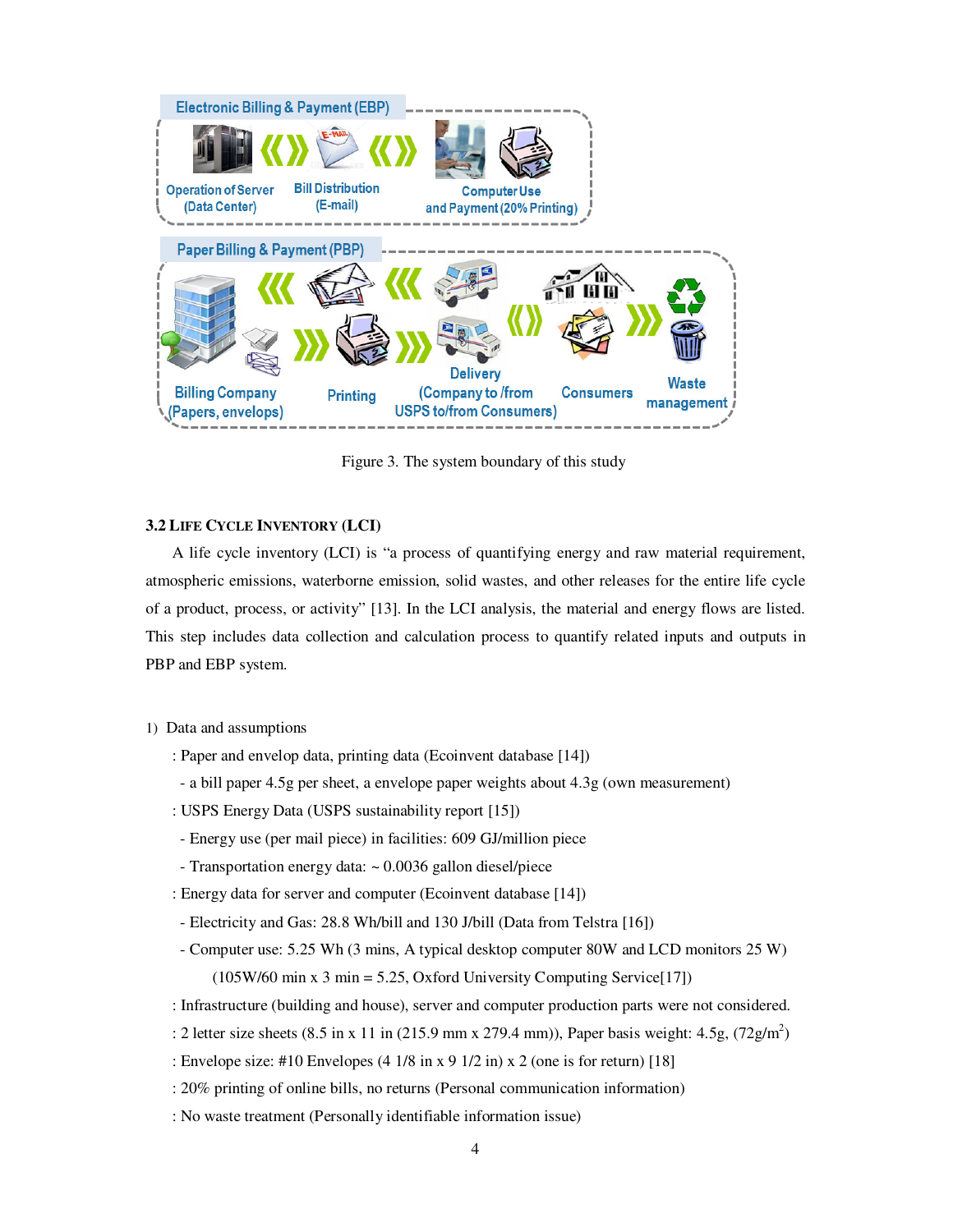#### 2) Life cycle inventory for PBP and EBP

Based on data source and assumption for this study, input material and energy data in PBP and EBP system are shown in table 2.

|                                                   | <b>PBP System</b>                   | data  | <b>Unit</b>                |  |  |
|---------------------------------------------------|-------------------------------------|-------|----------------------------|--|--|
|                                                   | Paper production                    | 9.000 | $g(4.5g * 2 sheets)$       |  |  |
|                                                   | Envelope                            | 8.600 | $g(4.3g * 2$ envelops)     |  |  |
|                                                   | Print                               | 9.000 | $g(4.5g * 2 sheets)$       |  |  |
|                                                   | Transport (company to / from USPS)  | 0.007 | gallon gasoline (2 pieces) |  |  |
|                                                   | Energy use in USPS                  | 0.338 | kWh/2 pieces               |  |  |
|                                                   | Transport (USPS to / from home)     | 0.007 | gallon gasoline (2 pieces) |  |  |
|                                                   | <b>EBP System</b>                   | data  | <b>Unit</b>                |  |  |
| <b>Operation of Server</b><br>(Data from Telstra) | Electricity                         | 28.8  | Wh                         |  |  |
|                                                   | Natural Gas (office)                | 130.0 | J                          |  |  |
| <b>Bill distribution</b>                          | Negligible                          |       |                            |  |  |
| Computer use at Home                              | Electricity                         | 5.3   | Wh                         |  |  |
|                                                   | Paper production (20% of consumers) | 0.009 | kg                         |  |  |
|                                                   | Print (20% of consumers)            | 0.009 | kg                         |  |  |

Table 2. Input material and energy for one billing and payment in PBP and EBP sytem

#### **3.3 LIFE CYCLE IMPACT ASSESSMENT (LCIA)**

Life Cycle Impact Assessment (LCIA) aims to examine the system from an environmental perspective using impact categories and category indicators connected with the LCI results [19]. In this study, LCIA are assessed with the "Tool for the Reduction and Assessment of Chemical and Other Environmental Impacts (TRACI)" impact assessment method, which was developed by the U.S. Environmental Protection Agency (EPA) [20]. TRACI facilitates the characterization of environmental stressors that have potential effects, including ozone depletion, global warming, acidification, eutrophication, tropospheric ozone (smog) formation, ecotoxicity, human health criteria–related effects, human health cancer effects, and human health noncancer effects [20]. Through classification and characterization, normalization [21] and weighting [22] stage, according to ISO 14042 [19] and SETAC guideline, we calculated the environmental impact potential for the PBP and EBP system.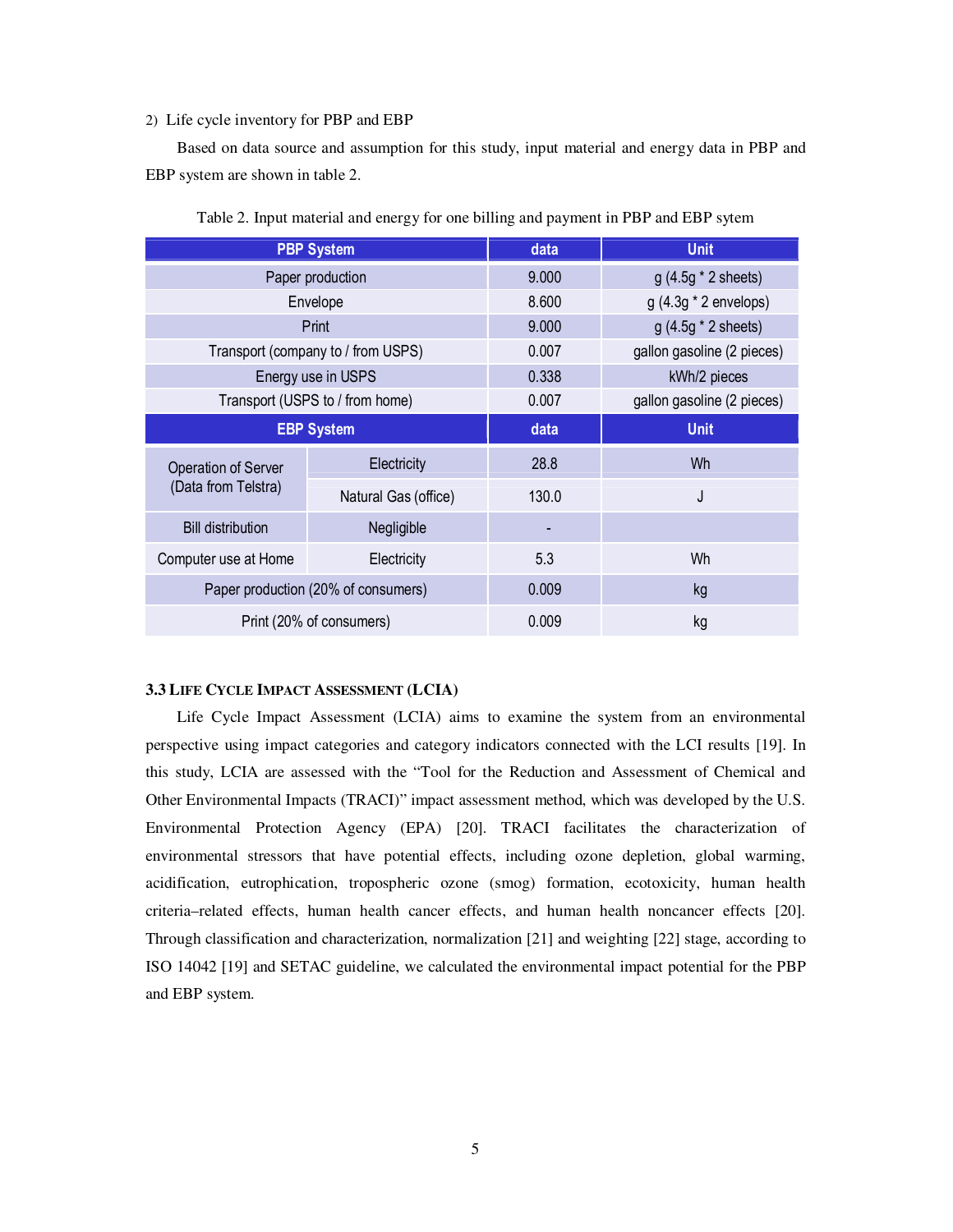#### **4. RESULTS AND DISCUSSION**

#### 1) Weighted result

Table 3 shows the weighted result for PBP and EBP system. As a result, the environmental impact of EBP system is much lower than the PBP system. The main reason for this result is the energy consumption for delivery of billing and payment in PBP system. Among the 9 environmental impact categories, global warming (74%), photochemical oxcidation (12%) and acidification (7%) are the most significant impacts, accounting for about 93% of the total weighted impact. Also in the EBP system, the energy consumption for operation of data server was the main contribution in the total weighted environmental impacts. Among the 9 environmental impact categories, global warming (42%), ecotoxicity (41%) acidification (7%) and are the most significant impacts, accounting for about 90% of the total weighted impact.



Table 3. Weighed result of a billing and payment in PBP and EBP system

Based on current results of LCA, calibration and validation process on the input material and energy, and allocation method will be considered for the next step of this study. After validation of the LCA, contribution analysis (which inputs make the largest contribution to the environmental impacts) and sensitive analysis will be conducted.

#### **5. REFERENCES**

- [1] Gay, R. H.; Davis, R. A.; Phillips, D. T.; Sui, D. Z. Modeling paradigm for the environmental impacts of the digital economy. J. Organ. Comp. Elec. Comm., 2005. 15 (1), 61–82.
- [2] Kim J., Xu M., Kahhat R., Allenby B. and Williams E., Designing and Assessing Sustainable Networked Delivery (SND) Systems: Hybrid Business-to-Consumer Book Delivery Case Study, Environ. Sci. Technol., 43 (1), 2009, pp 181–187.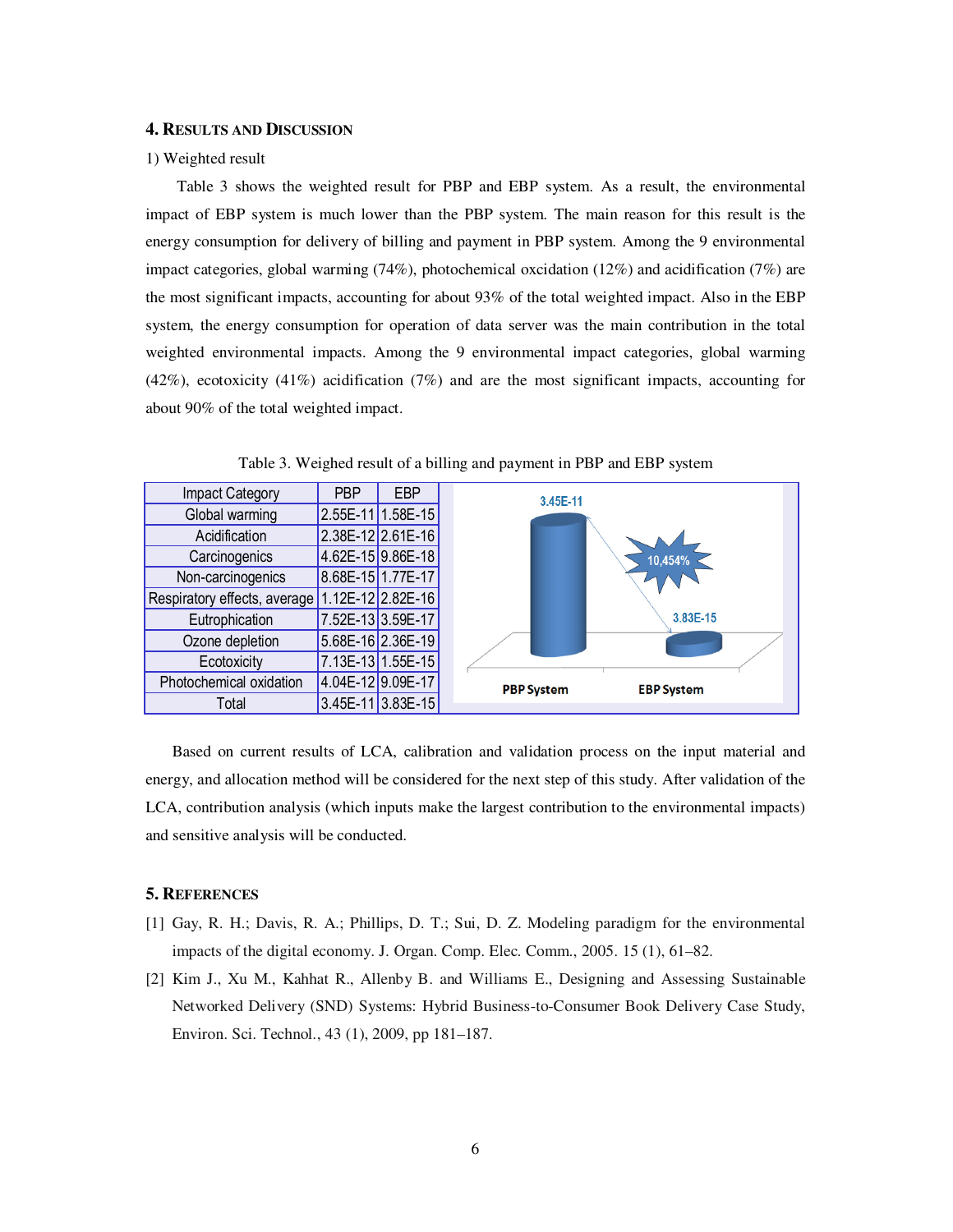- [3] Matthews, H. S.; Hendrickson, C. T.; Soh, D. The net effect: Environmental implications of ecommerce and logistics. In Proceedings of the 2001 IEEE International Symposium on Electronics and the Environment, Denver, CO, May 7-9, 2001. pp 191-195.
- [4] Matthews, H. S.; Williams, E.; Tagami, T.; Hendrickson, C. T. Energy implications of online book retailing in the United States and Japan. Environ. Impact. Assess. Rev. 22 (5), 2002. 493– 507.
- [5] Toffel, M.W. and A. Horvath. Environmental implications of wireless technologies: News delivery and business meetings, Environ. Sci. Technol., 38(11): 2004. 2961-2970.
- [6] Loerincik Y., Suh, S. Jolliet O., "Life cycle environmental impact of the Internet infrastructure in a university," 2003. IEEE International Symposium on Electronics and the Environment, 2003. pp.173-176.
- [7] SMART 2020: Enabling the low carbon economy in the information age. The Climate Group/Global e-Sustainability Initiative London, 2008. Available at http://www.smart2020.org/
- [8] CEBP (Council for Electronic Billing and Payment), http://cebp.nacha.org, accessed December 4, 2009.
- [9] USPS, 2009 Household Diary Study, 2010.
- [10] U.S. Environmental Protection Agency. Office of Research and Development. 1993. Life Cycle Assessment: Inventory Guidelines and Principals. EPA/600/R-92/245
- [11] **ISO 14040, 2006**
- [12] Rebitzer, G., Ekvall, T., Frichknecht, R., Hunkerler, D., Norris, G., Rydberg, T., Schmidt, WP. Suh, S., Weidema, BP., Pennington, DW., Life Cycle Assessment-part 1: framework, goal and scope definition, inventory analysis, and applications, Environment International, 2004;20;701-720.
- [13] US EPA, Life Cycle Assessment Research, www.epa.gov/nrmrl/lcaccess, assessed on November, 2010.
- [14] www.ecoinvent.org
- [15] USPS Sustainability 2010 Report, www.usps.com
- [16] www.telstra.com
- [17] Oxford University Computing Service, www.oucs.ox.ac.uk/
- [18] http://en.wikipedia.org/wiki/Letter\_(paper\_size)
- [19] **ISO 14042, 2006**
- [20] U.S. EPA. 2009. Sustainable technology systems analysis, TRACI—Tool for Reduction and Assessment of Other Environmental Impacts. Ohio, USA: Environmental Protection Agency.
- [21] Kim, J., Yang, Y., Bae, J., Suh, S. The importance of normalization references in interpreting LCA results. Journal of Industrial Ecology. 2012, In press.
- [22] Gloria, T., Lippiatt, B., Cooper, J. Life cycle impact assessment weights to support environmentally preferable purchasing in the United States. Environmental Science and